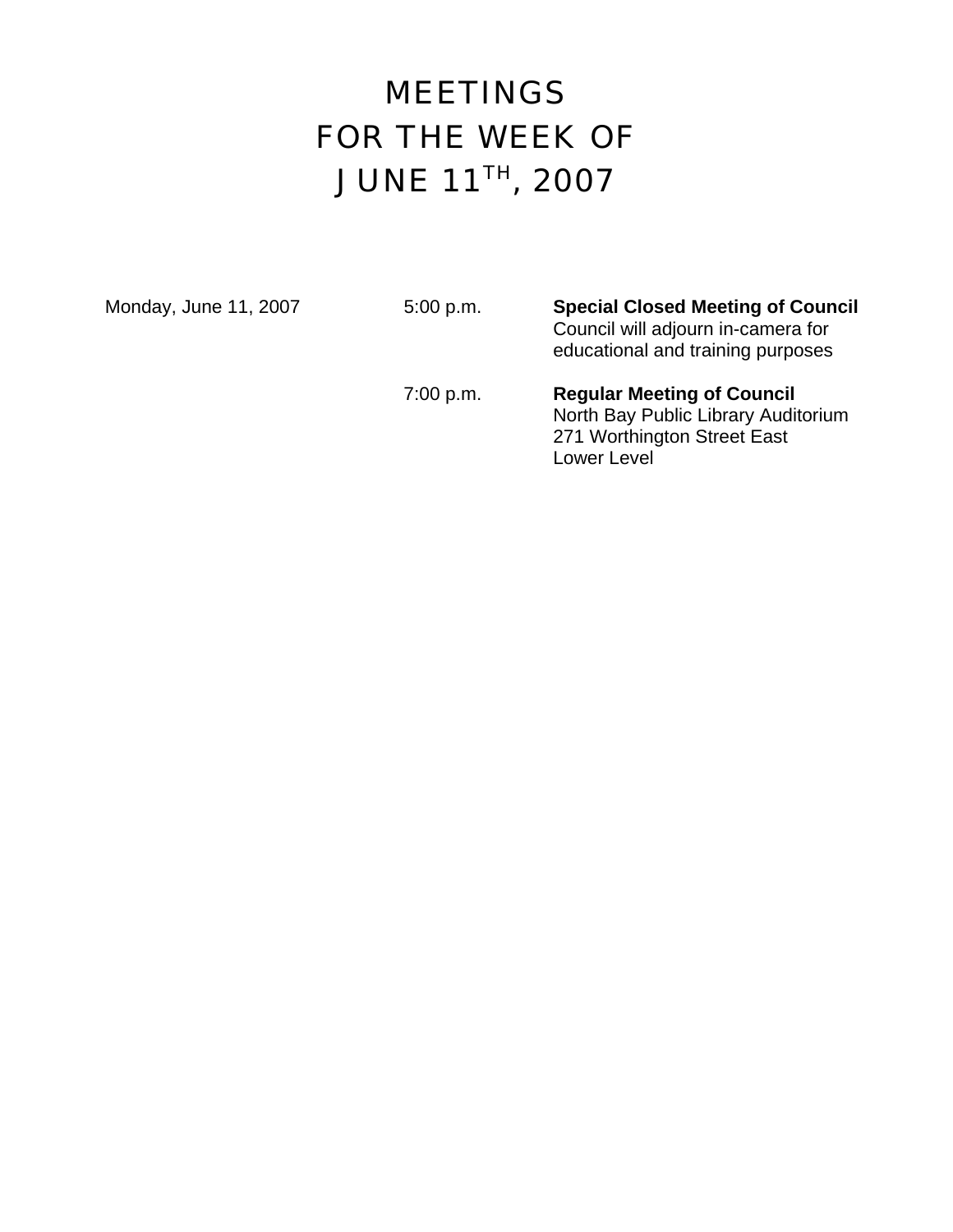# **THE CORPORATION OF THE CITY OF NORTH BAY REGULAR MEETING OF COUNCIL HELD MONDAY, JUNE 11TH, 2007**

#### **PUBLIC PRESENTATIONS:**

Kristy Beaulieu **re Walk, Run & Roll Event** Marcus Wheeler, Heritage North Bay re Door's Open Henry Belanger re Ball Parks Greg Pyle **Greg Pyle Contract Contract Contract Contract Contract Contract Contract Contract Contract Contract Contract Contract Contract Contract Contract Contract Contract Contract Contract Contract Contract Contract C** 

#### **PUBLIC MEETING MINUTES:**

Monday, May 14, 2007

### **CLOSED MEETING MINUTES (available for Council viewing in the Clerk's Office):**

Monday, May 28, 2007

#### **COMMITTEE REPORTS:**

None

#### **CORRESPONDENCE:**

- 1. Report from L.M. Scully dated May 1, 2007 re Appointment of Fire Prevention Officers as By-Law Enforcement Officers (C00/2007/BYLAW/FIRE).
- 2. Report from S. Killins dated May 28, 2007 re Amendment to By-Law 2007-07 to reflect current status of Enforcement Officers (C00/2007/BYLAW/BUILDING).
- 3. Report from S. Killins dated May 28, 2007 re Amendment to By-Law 2004-188 to reflect current status of Municipal By-Law Enforcement Officers (C00/2007/BYLAW/BUILDING).
- 4. E-mail dated May 15, 2007 from Aimee Gabriel re Resignation from Waste Resources Liaison Committee (C01/2007/APPTS/GENERAL).
- 5. Rezoning application by Rick Miller on behalf of Antonio Aquino Veronica Drive (D14/2007/AQUIN/VERONICA).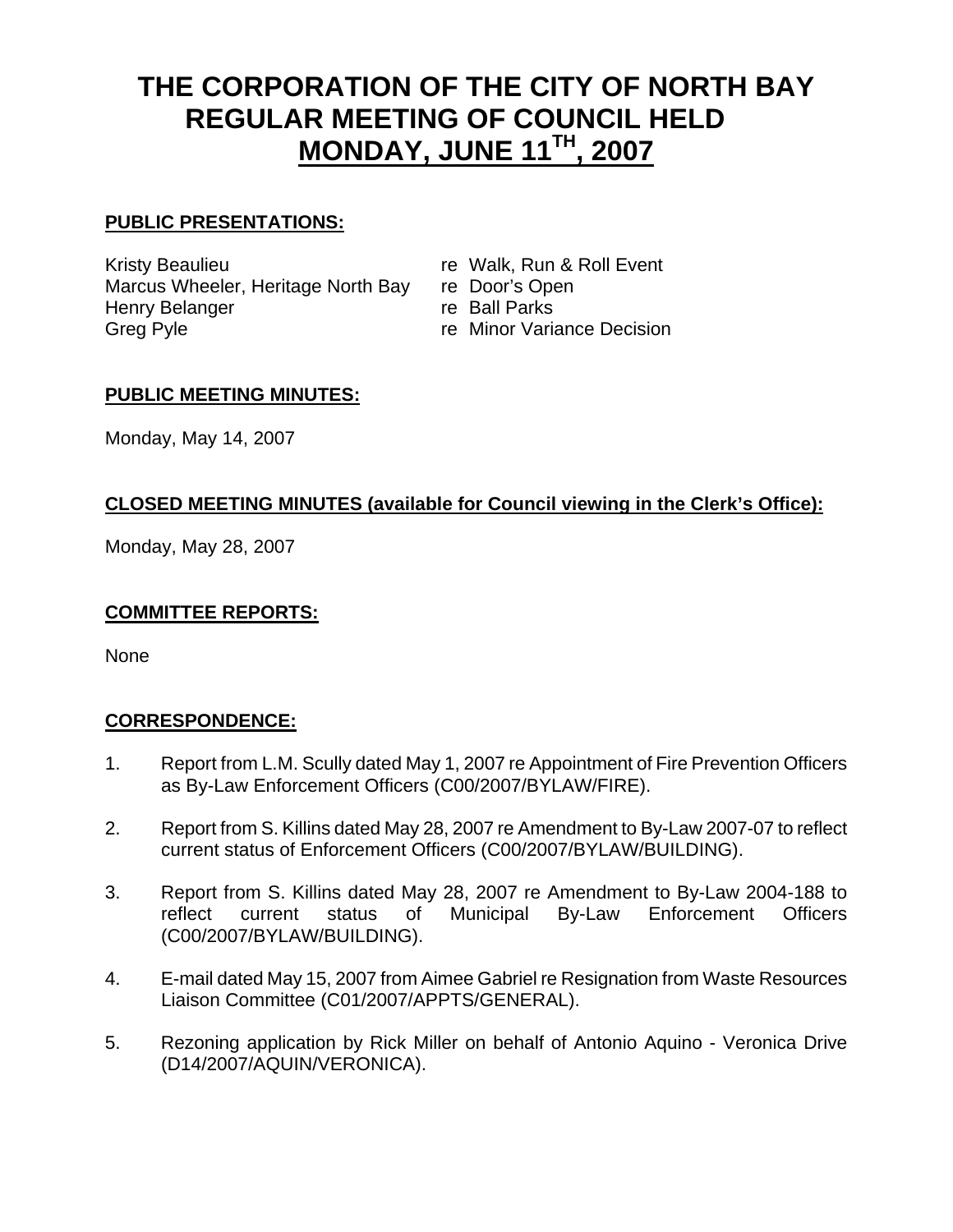- 6. Report from A. Lang dated June 1, 2007 re 2007 North Bay-Mattawa Conservation Authority - Capital Budget Allocation (F05/2007/NBMCA/GENERAL).
- 7. Report from G. Elliott dated June 5, 2007 re Hillview Secondary Plan and Stormwater Management Study (F05/2007/PUBWO/PR38).
- 8. Report from G. Elliott dated June 4, 2007 re Engineering Design Works for Future Capital Works Projects (F05/2007/PUBWO/PR35).
- 9. Report from G. Elliott dated June 4, 2007 re Engineering Stormwater Management Study (F05/2007/PUBWO/PR36).
- 10. Report from A. Cox dated May 28, 2007 re Sidewalk Replacement Program and Pedestrian Safety Program (F05/2007/PUBWO/PR3&55).
- 11. Report from A. Korell dated June 6, 2007 re First Avenue Project (F05/2007/ PUBWO/PRW10).
- 12. Report from G. Elliott dated June 6, 2007 re Engineering Design Work for Future Capital Works Projects (F05/2007/PUBWO/WS21).
- 13. Report from G. Elliott dated June 4, 2007 re 100mm and 150mm Watermain Replacement Program (F05/2007/PUBWO/WS25).
- 14. Report from P. Carello dated June 5, 2007 re Application to the Northern Communities Investment Readiness Program (F11/2007/MNDM/NCIR).
- 15. Report from J.J. Celentano dated June 6, 2007 re *A Corporate Strategy for Housing* (D04/2007/GENER/HOUSING).
- 16. Report from J.D. Knox dated June 16, 2007 re Nipissing-Parry Sound Business Centre (L04/2007/MNDM/NPSBC).
- 17. Report from I.G. Kilgour/A. Korell dated June 6, 2007 re Final Approval Watersun Condominium Agreement, Lakeshore Drive (D07/2004/DDC/LAKESHDR).
- 18. Report from M. Fry dated June 7, 2007 re 2007 North Bay Summer in the Park event (M02/2007/HERIT/GENERAL).
- 19. Report from S. Kitlar dated June 7, 2007 re 2007 O'Canada Day event (M02/2007/ SPECI/CANADA).
- 20. *Supplemental* Report to A. Korell dated June 7, 2007 re Temporary road closure Downtown Improvement Area (T09/2007/STRET/DIA).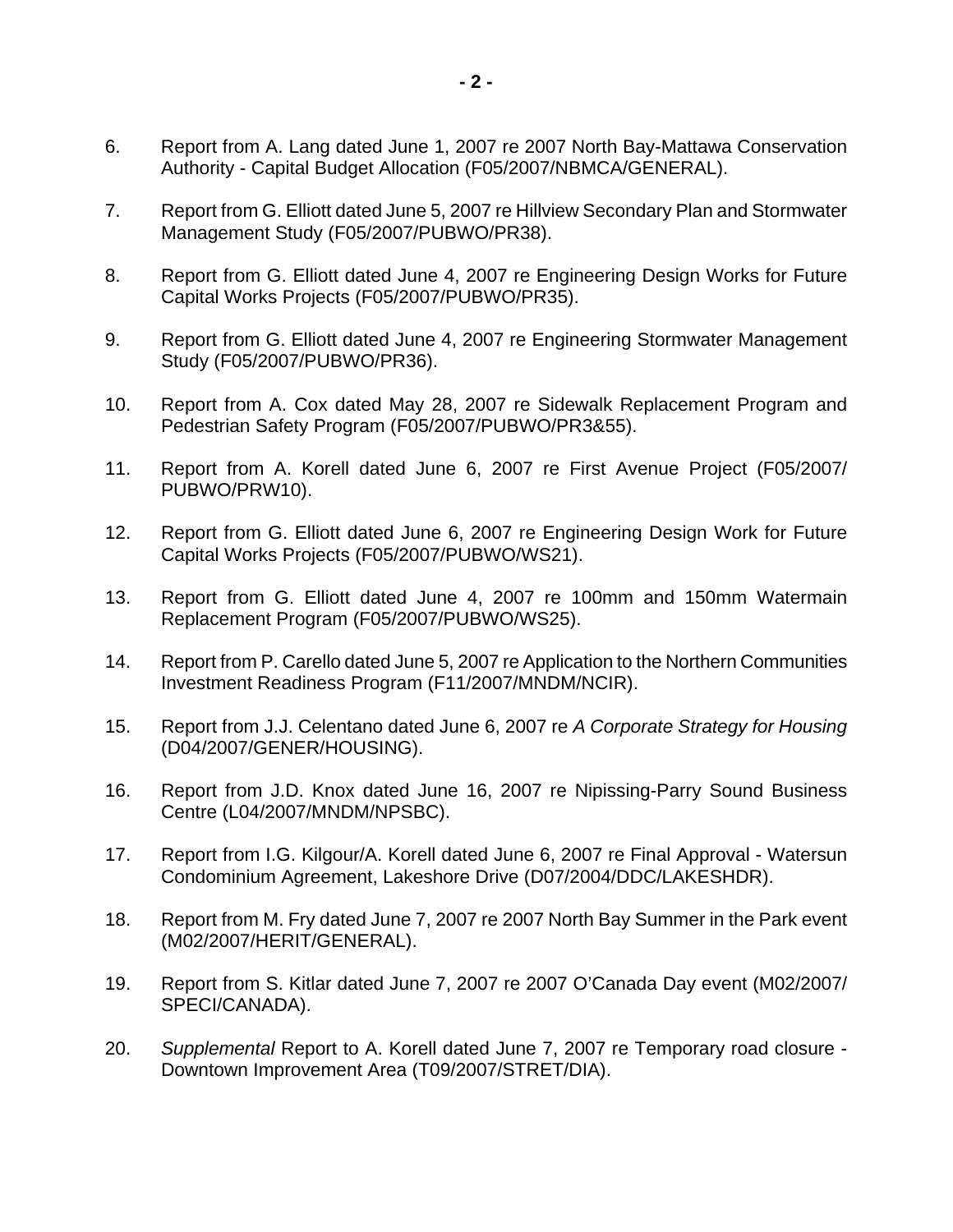21. Report from M.B. Burke dated June 6, 2007 re Sale of Otter Lake lands (L07/2004/ CITYL/OTTERLK)

#### **BY-LAWS FOR CONSIDERATION:**

#### **General Government - First and Second readings:**

By-Law No. 2007-131 to stop up, close and convey a portion of the laneway located in a block bounded by Hutcheson Avenue, O'Brien Street, Lansdowne Avenue and McLeod Street.

#### **General Government - First, Second and Third readings:**

By-Law No. 2007-129 to authorize the Coreen Crescent Sanitary Sewer Replacement Project.

By-Law No. 2007-130 to authorize the Watermain Replacement Project (Lakeshore Drive at Thelma Avenue).

By-Law No. 2007-132 to authorize the sale of lands to Art Braund (836 - 838 Copeland Street).

By-Law No. 2007-133 to authorize the sale of lands to John and Deirdre Simmonds (854 - 856 Copeland Street).

By-Law No. 2007-134 to authorize the sale of lands to Peter James Neil (868 - 870 Copeland Street).

#### **General Government - Third reading:**

By-Law No. 2007-109 to stop up, close and convey a part of Southeast Peninsula Road, Plan M-247 to vehicular traffic only.

#### **Community Services - First, Second and Third readings:**

By-Law No. 2007-135 to execute a Condominium Agreement with 951580 Ontario Limited relating to Watersun Condominiums.

#### **MOTIONS:**

| <b>Councillor Anthony</b>  | re Gas Prices                |
|----------------------------|------------------------------|
| <b>Councillor Campbell</b> | re Presentation by Greg Pyle |